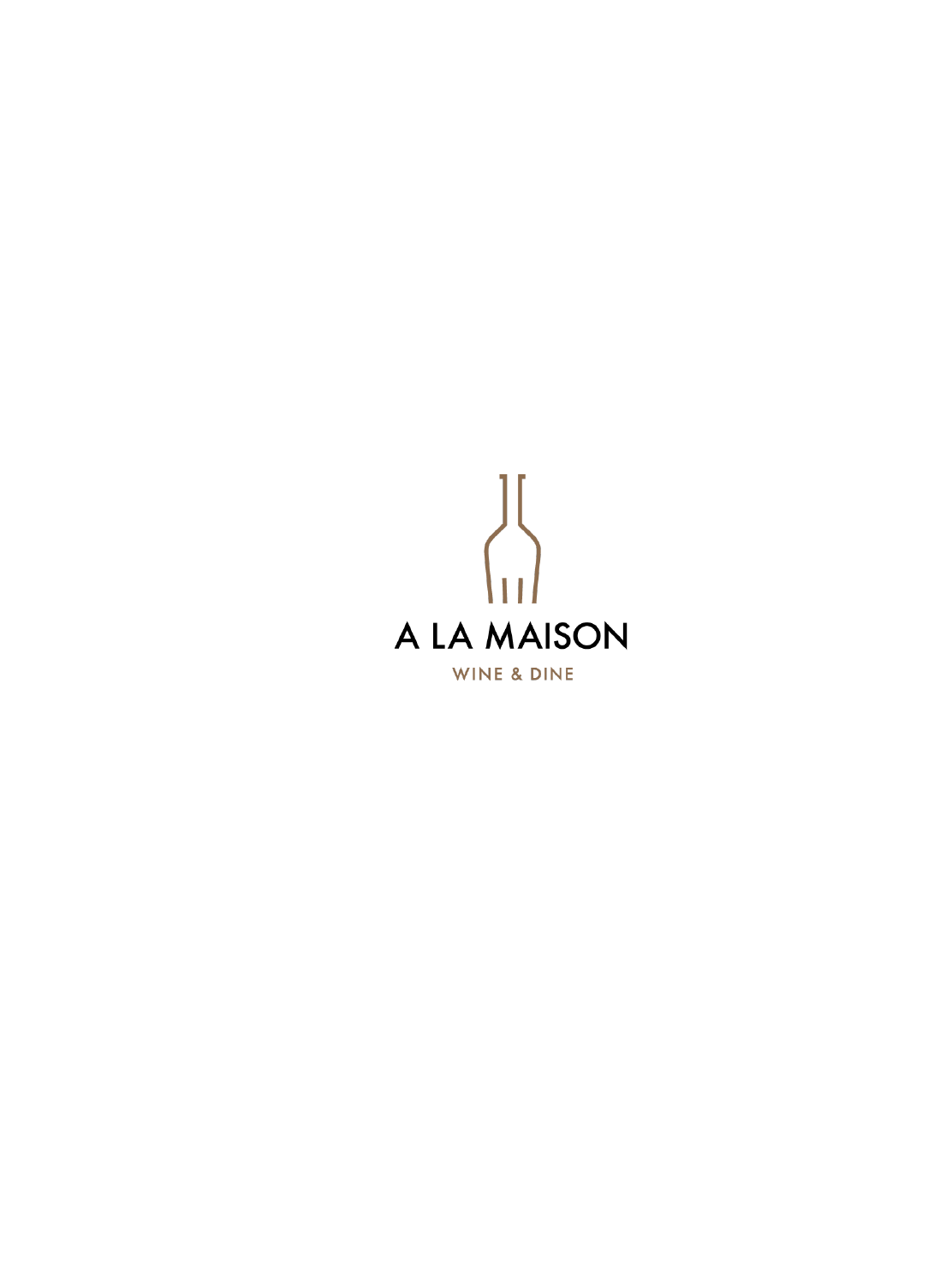

80,000 FOR 2 PERSONS

22,000 + EXTRA MAIN + EXTRA WELCOME DRINKS 6,000

#### 2 CHOICES OF WELCOME DRINKS -

Cuban Mojito | Indian Lassi | Korean Yuja Blossom

#### 3-TIER TRAY -

Fruit Tart 과일타르트

A la Maison Salad with Seasonal Fruit 계절 과일을 곁들인 알라메종 샐러드 Sweet Galette 계절 과일 처트니를 곁들인 달콤한 갈레트

#### 2 CHOICES OF MAIN -

1. American American Breakfast | Egg Benedict or Omelet Jambon, Egg, Hollandise Sauce, Homemade Hash Brown, Fruit Chutney 잠봉(돼지고기-국내산), 유정란, 홀렌다이즈소스, 소세지(돼지고기-국내산), 홈메이드 해쉬브라운

#### 2. French Croque Madame

Bechamel Sauce, Jambon, Emmental Cheese 베샤멜 소스, 잠봉(돼지고기-국내산), 에멘탈치즈

#### 3. Portuguese Francesinha Pan cake

Jambon, Egg, Chicken Breast, Bacon, Port wine 잠봉(돼지고기-국내산), 유정란, 닭 가슴살(닭고기-국내산), 베이컨(돼지고기-미국산), 포트와인

#### 4. Nordic Salmon Sandwich

Homemade Honey Ricotta Cheese, Avocado, Apple Mango, Smoked Salmon, Egg 홈메이드 꿀 리코타 치즈, 아보카도, 애플 망고, 훈제 연어, 유정란

#### 5. Hungarian Goulash

Beef Tenderloin, Tomato Sauce 우안심(소고기-호주산), 토마토 소스

#### 6. Korean Roasted Chicken Leg

Chicken Leg, Korean BBQ Sauce 닭다리(닭고기-국내산), 갈비 소스

#### **A CHOICE OF COFFEE OR TEA -**

#### **SPECIAL BEVERAGE**

|                                                | GLASS | UNLIMITED | BOTTLE |
|------------------------------------------------|-------|-----------|--------|
| Airen, Veuve Ambal, Diamour, Bourgogne, France | 9,000 | 20,000    | 40,000 |
| Sangiovese, Unico, Emilia-Romagna, Italy       | 9,000 | 20,000    | 40,000 |
| Pinot Grigio, Unico, Veneto, Italy             | 9,000 | 20,000    | 40,000 |
| Draft Beer - CASS                              | 8,000 | 12,000    |        |
| Orange ade                                     | 8,000 |           |        |
| Grapefruit ade                                 | 8,000 |           |        |
| Lemon ade                                      | 8,000 |           |        |
|                                                |       |           |        |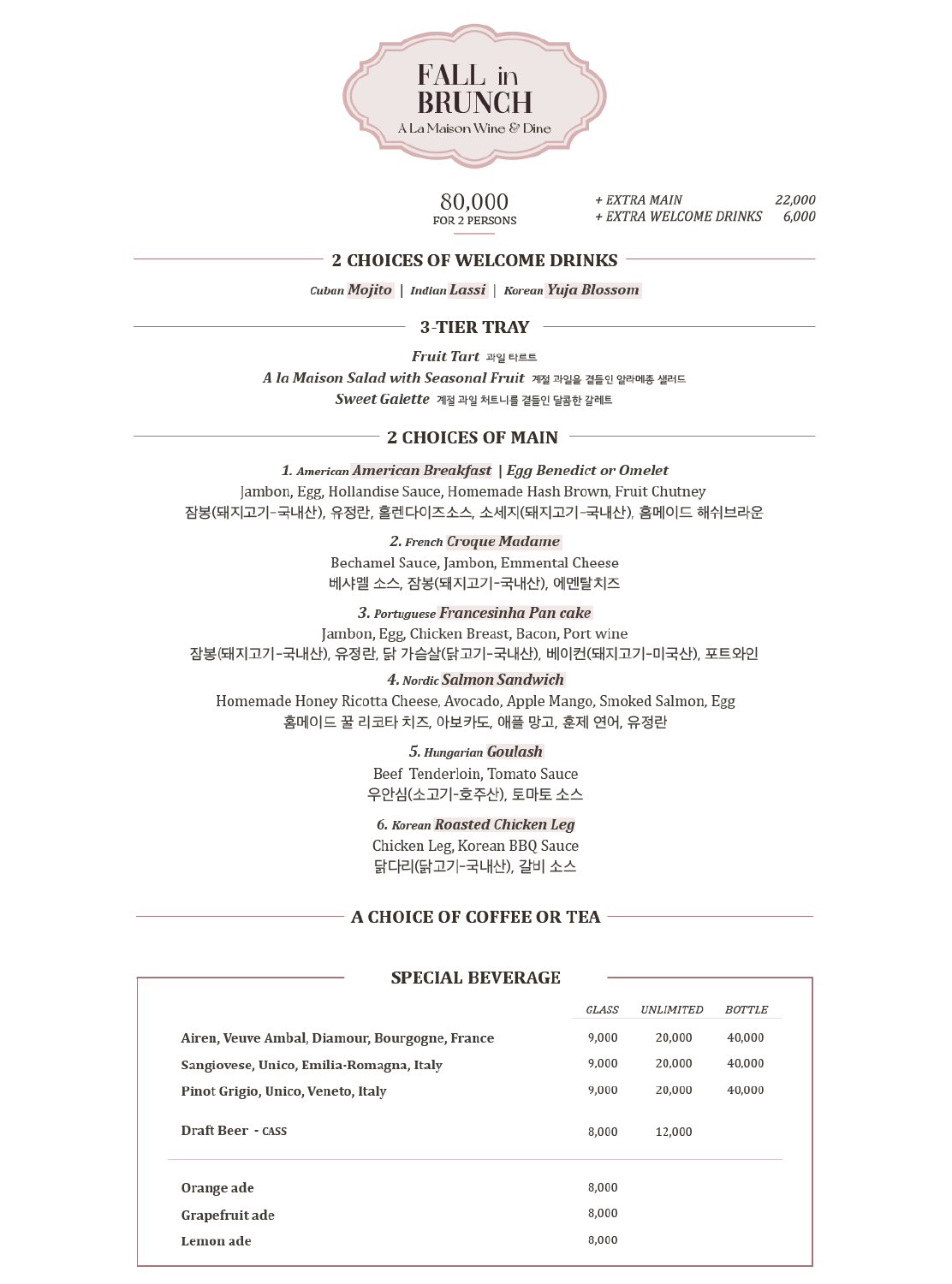# A La Maison Wine & Dine **LUNCH SET**

| <b>2 COURSE</b>   Main and Appetizer or Dessert | 56,000 |
|-------------------------------------------------|--------|
| <b>3 COURSE</b>   Appetizer, Main and Dessert   | 62,000 |
| 4 COURSE   Soup, Appetizer, Main and Dessert    | 69,000 |

### Appetizer -

### **CAESAR SALAD**

시저 샐러드 (베이컨-돼지고기 : 미국산)

**MELTED RACLETTE CHEESE SALAD** 

하몽과 멜바토스트, 라클렛 치즈를 곁들인 샐러드 (하몽-돼지고기 : 스페인산)

## **CHICKEN BREAST SALAD with BALSAMIC DRESSING**

닭가슴살 샐러드 (닭고기 : 국내산, 초리조-돼지고기 : 스페인산)

## **DAILY SOUP**

오늘의 수프

### $$

## **SEAFOOD TOMATO or CREAM LINGUINE**

Shrimp, Sea Scallop, Mussel, Calamari, Webfoot Octopus 해산물을 곁들인 토마토 또는 크림 링귀니 (쭈꾸미 : 인도네시아산)

# **CHICKEN A LA KING**

Tomato Concasse, Mushroom, Mango 토마토 콩카세와 버섯과 망고를 곁들인 치킨 알라킹 (닭고기 : 국내산)

### **BEEF EMINCER**

Mashed Potato, Mushroom 매쉬드 포테이토와 버섯을 곁들인 소고기 에멩세 (소고기 : 호주산)

# **BEEF TENDERLOIN STEAK**

Grilled Shrimp, Morel Mushroom Sauce 새우 구이와 모렐 버섯 소스를 곁들인 소고기 안심 스테이크 (소고기 : 호주산)

### **LAMB CHOPS**

Marinated Lamb in Bulgogi Sauce, Ratatouille Couscous, Mint Jelly 쿠스쿠스와 라따뚜이, 민트 젤리를 곁들인 불고기 양념에 절인 양갈비 구이 (양고기 : 호주산)

# **BEEF ESCALOPE ROULADE**

Polenta, Mushroom, Lemon Butter Sauce 폴렌타, 버섯구이, 레몬 버터 소스를 곁들인 소고기 에스칼로프 룰라드 (소고기 : 호주산)

### $Desert -$

CHOCOLATE MOUSSE 초콜릿 무스

FRAMBOISE CHEESE CAKE 산딸기 치즈 케이크

GELATO 젤라또 (1 Scoop) | Basil / Mango / Grapefruit / Injeolmi / Truffle

# A CHOICE OF COFFEE OR TEA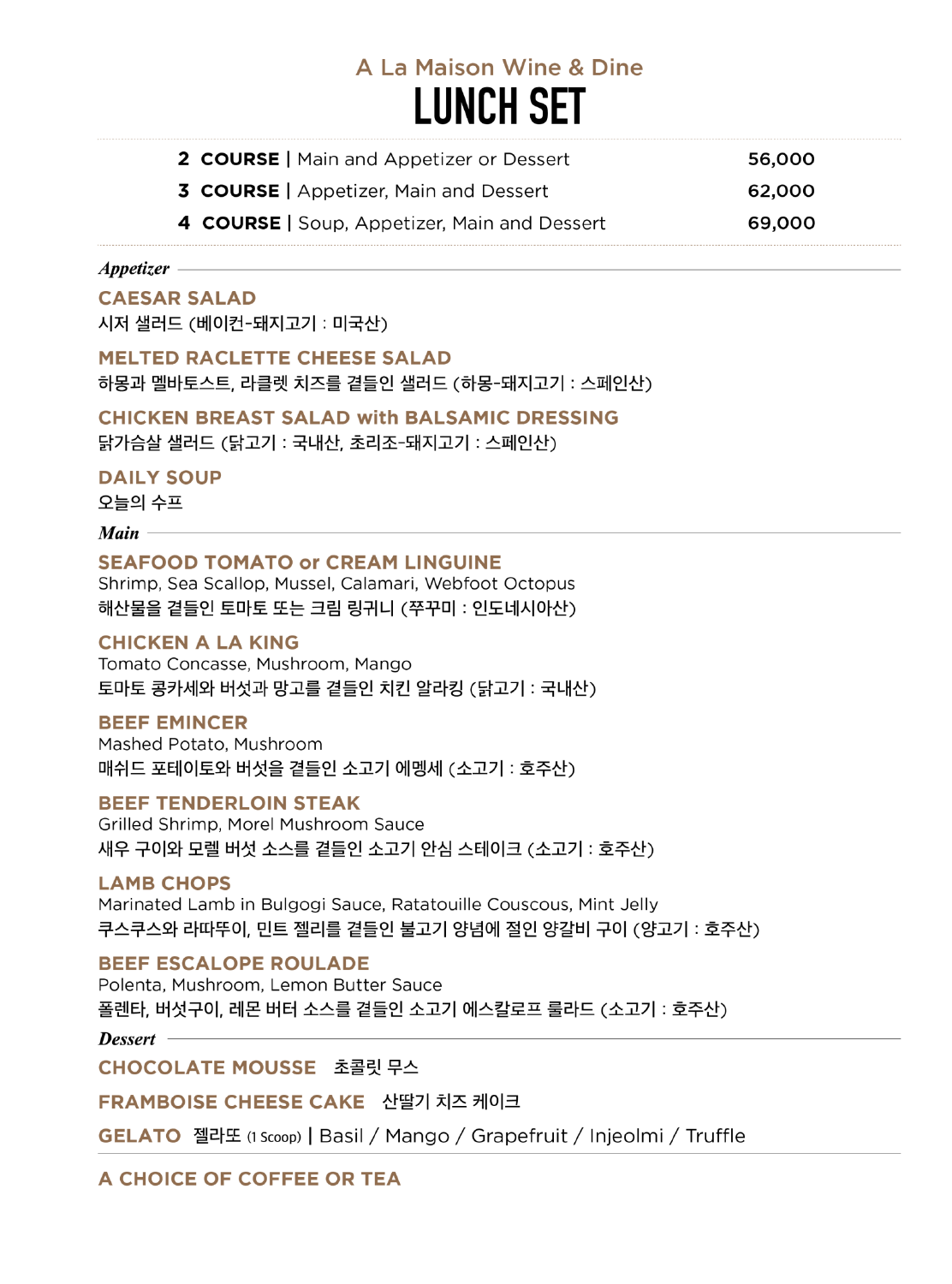# A SET

# 95,000

A GLASS of MAISON's DAILY WINE (RED or WHITE)

데일리 추천 레드 또는 화이트 와인 한 잔

#### SPINACH SALAD

Orange Segment, Garlic Crouton, Warm Bacon Dressing 오렌지 세그먼트, 마늘 크루통, 따뜻한 베이컨 드레싱을 곁들인 시금치 샐러드 (베이컨-돼지고기 : 미국산)

#### DAILY SOUP

오늘의 수프

BOURGOGNE ESCARGOT Garlic Toast, Mashed Potato 마늘빵과 매쉬드 포테이토를 곁들인 달팽이 구이

### BEEF TENDERLOIN STEAK (120g)

Mashed Potato, Morel Mushroom and Pepper Sauce 매쉬드 포테이토, 모렐 버섯과 후추 소스를 곁들인 소고기 안심 스테이크 (소고기 : 호주산)

DAILY DESSERT

오늘의 디저트

### COFFEE or TEA

COFFEE (Hot / Ice) Espresso, Americano, Cappuccino, Café Latte TEA (Hot / Ice) Camomile, Peppermint, Rooibush Strawberry Cream, Earl Grey, English Breakfast, Green Tea

All prices are in Korean Won and inclusive of 10% government tax.

If you have any food allergies or dietary requirements, please do not hesitate to contact Heartists.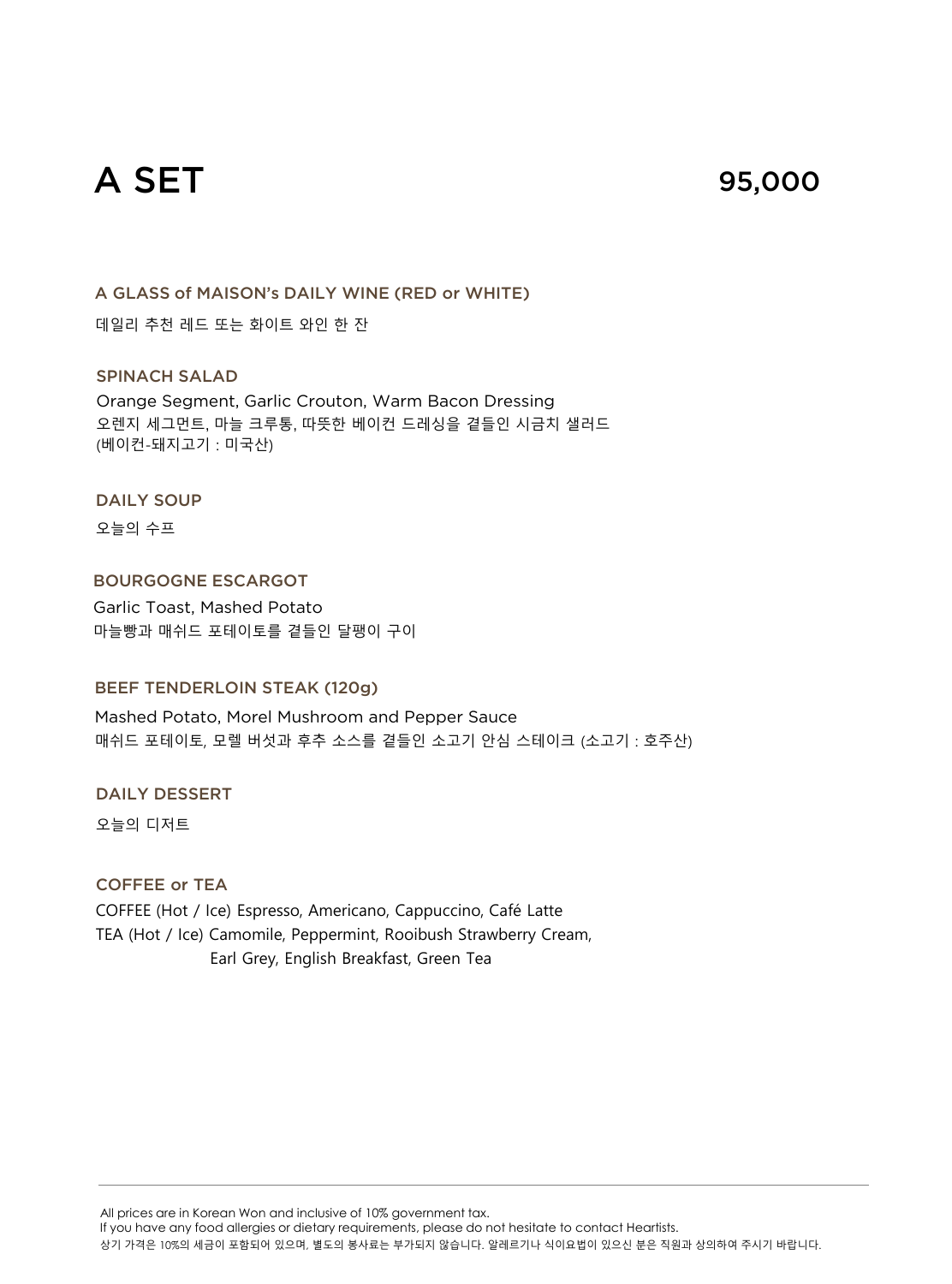# B SET

# 108,000

A GLASS of MAISON's DAILY WINE (RED or WHITE) 데일리 추천 레드 또는 화이트 와인 한 잔

SALMON TARTAR

Avocado, Mango Salsa, Onion Dip Sauce 아보카도와 망고살사, 어니언 딥 소스를 곁들인 연어 타르타르

CLAM CHOWDER SOUP with MILK FOAM 밀크폼을 올린 조개 차우더 수프

HALF LOBSTER TAIL THERMIDOR with STEAMED RICE

랍스터 테일 테르미도르와 쌀밥 (쌀 : 국내산)

BEEF WELLINGTON Grilled Vegetable, Mushroom Sauce 구운 야채와 버섯 소스를 곁들인 소고기 웰링턴 (소고기 : 호주산)

STRAWBERRY JUBILEE 브랜디 소스를 곁들인 따뜻한 생딸기 주빌레 아이스크림

COFFEE or TEA COFFEE (Hot / Ice) Espresso, Americano, Cappuccino, Café Latte TEA (Hot / Ice) Camomile, Peppermint, Rooibush Strawberry Cream, Earl Grey, English Breakfast, Green Tea

> All prices are in Korean Won and inclusive of 10% government tax. If you have any food allergies or dietary requirements, please do not hesitate to contact Heartists. 상기 가격은 10%의 세금이 포함되어 있으며, 별도의 봉사료는 부가되지 않습니다. 알레르기나 식이요법이 있으신 분은 직원과 상의하여 주시기 바랍니다.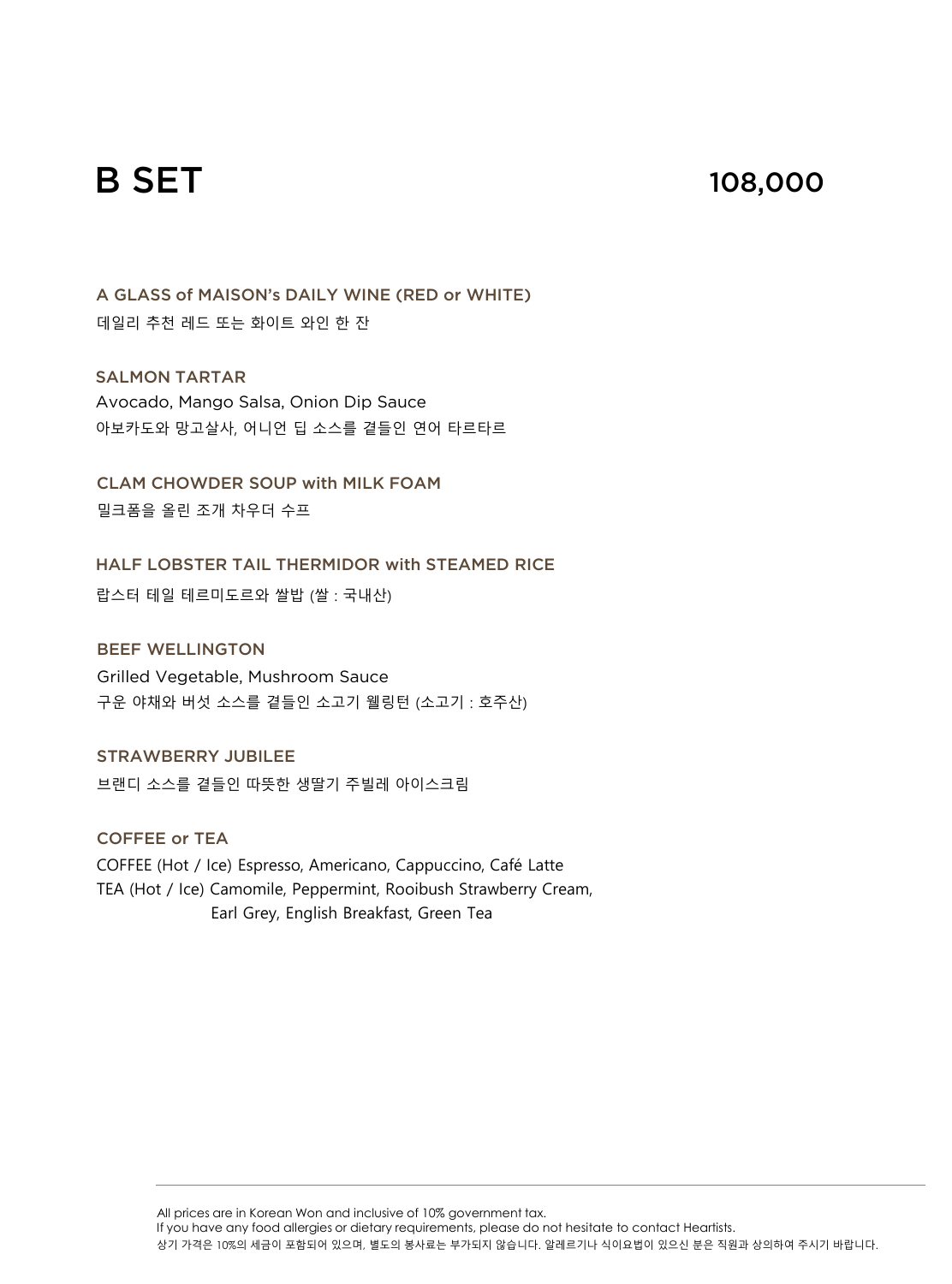# **COLD**

| <b>SALMON TARTAR</b><br>Avocado, Mango Salsa, Onion Dip Sauce<br>아보카도와 망고살사, 어니언 딥 소스를 곁들인 연어 타르타르                                                                                   | 35,000 |
|--------------------------------------------------------------------------------------------------------------------------------------------------------------------------------------|--------|
| <b>BEEF CARPACCIO (100g)</b><br>Green Salad, Spicy Mustard Sauce<br>그린 샐러드와 매콤한 겨자소스를 곁들인 소고기 카르파치오 (소고기 : 호주산)                                                                      | 32,000 |
| <b>CAESAR SALAD</b><br>Romaine, Bacon, Crouton, Caesar Dressing<br>시저 샐러드 (베이컨-돼지고기:미국산)                                                                                             | 30,000 |
| <b>SIDE DISH CHOICE</b><br>Salmon Gravlax 연어 그라브락스 70g<br>Smoked Chicken Breast 훈제 닭가슴살 구이 100g (닭고기 : 국내산)<br>Beef Carpaccio 소고기 카르파치오 50g (소고기 : 호주산)                              |        |
| <b>CHICKEN BREAST SALAD with BALSAMIC DRESSING</b><br>Chorizo, Ricotta Cheese, Boiled Egg, Tomato, Orange<br>초리조, 리코타 치즈, 계란, 토마토, 오렌지를 곁들인 닭가슴살 샐러드<br>(닭고기 : 국내산, 초리조-돼지고기 : 스페인산) | 29,000 |
| <b>SPINACH SALAD</b><br>Orange Segment, Garlic Crouton, Warm Bacon Dressing<br>오렌지 세그먼트와 마늘 크루통, 따뜻한 베이컨 드레싱을 곁들인 시금치 샐러드<br>(베이컨-돼지고기:미국산)                                          | 18,000 |
| <b>HOT</b>                                                                                                                                                                           |        |
| <b>BOURGOGNE ESCARGOT</b><br>Garlic Toast, Mashed Potato<br>마늘빵과 매쉬드 포테이토를 곁들인 달팽이 구이                                                                                                | 30,000 |
| <b>MELTED RACLETTE CHEESE SALAD</b><br>Jamon, Melba Toast<br>하몽과 멜바토스트, 라클렛 치즈를 곁들인 샐러드<br>(하몽-돼지고기:스페인산)                                                                            | 28,000 |
| <b>SOUP</b>                                                                                                                                                                          |        |
| <b>CLAM CHOWDER SOUP</b><br>조개 차우더 수프                                                                                                                                                | 22,000 |
| HUNGARIAN BEEF GOULASH<br>헝가리안 소고기 굴라쉬 (소고기 : 호주산)                                                                                                                                   | 18,000 |
| <b>DAILY SOUP</b><br>오늘의 수프                                                                                                                                                          | 11,000 |

All prices are in Korean Won and inclusive of 10% government tax.

If you have any food allergies or dietary requirements, please do not hesitate to contact Heartists.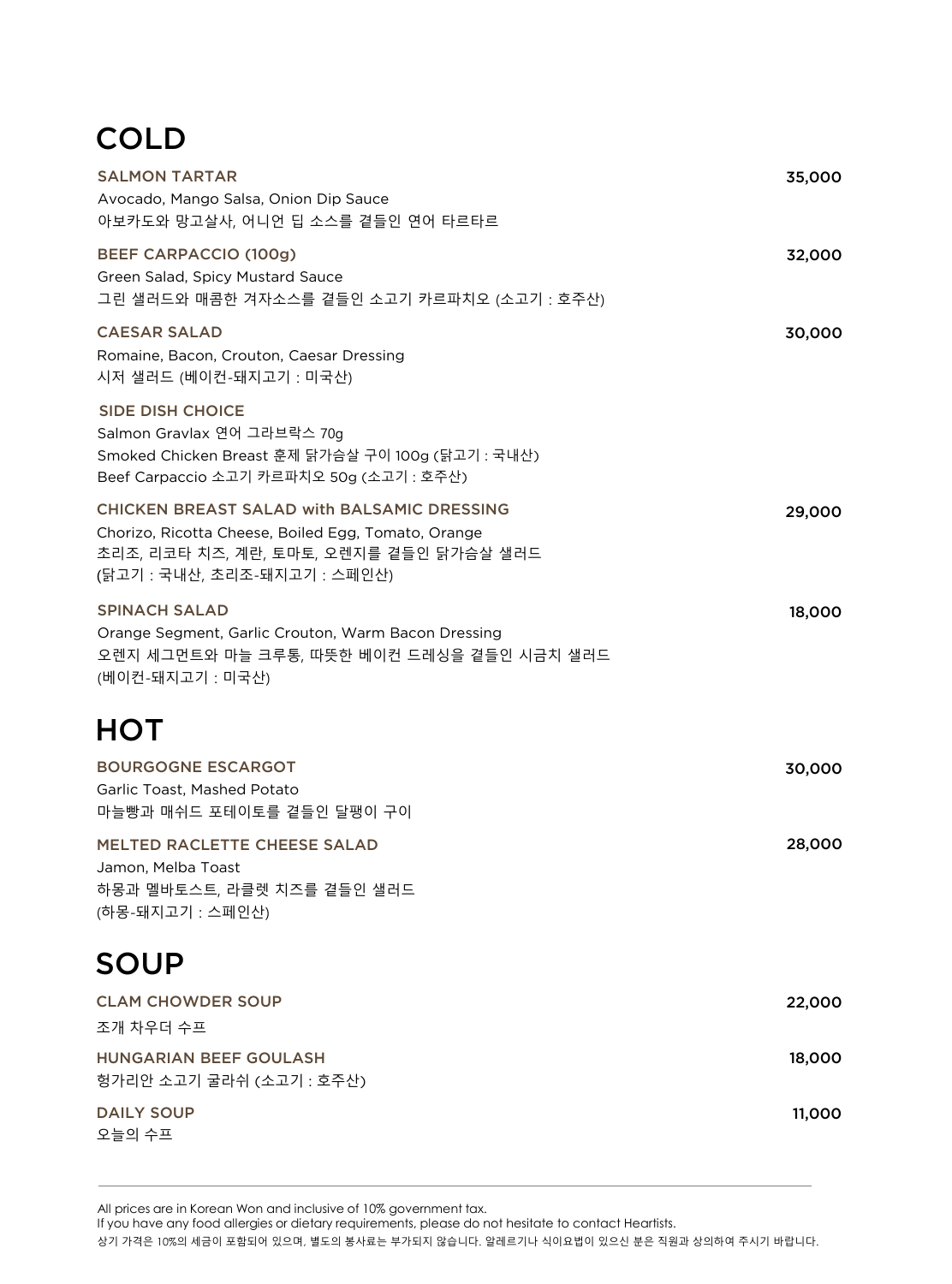# RISOTTO / PASTA

| <b>CALAMARI TOMATO or CREAM RISOTTO</b><br>Calamari, Webfoot Octopus, Sea Scallop, Shrimp, Onion<br>관자와 새우, 양파로 속을 채운 한치를 곁들인 토마토 또는 크림 리조또<br>(쌀 : 이탈리아산, 쭈꾸미 : 인도네시아산) | 35,000 |
|--------------------------------------------------------------------------------------------------------------------------------------------------------------------------|--------|
| <b>SEAFOOD TOMATO or CREAM LINGUINE</b><br>Calamari, Shrimp, Sea Scallop, Mussel, Webfoot Octopus<br>해산물을 곁들인 토마토 또는 크림 링귀니 (쭈꾸미 : 인도네시아산)                               | 35,000 |
| <b>AGLIO E OLIO</b><br>Spinach Linguine, Chicken Breast, Garlic, Olive Oil<br>닭가슴살을 곁들인 시금치 링귀니 알리오 올리오 (닭고기 : 국내산)                                                      | 32,000 |
| <b>PIZZA</b>                                                                                                                                                             |        |
| <b>BEEF STEW CHICAGO</b><br>Beef Tenderloin, Onion, Celery, Paprika, Tomato<br>비프 스튜 피자 (소고기 : 호주산)                                                                      | 35,000 |
| <b>CLASSIC CHICAGO</b><br>Dough, Pizza Cheese, Tomato Sauce, Chorizo<br>클래식 시카고 피자 (초리조-돼지고기 : 스페인산)                                                                     | 32,000 |
| <b>PISSALADIERE</b><br>Arugula, Glazed Onion, Burrata Cheese, Guacamole, Basil<br>아루굴라와 양파, 부라타 치즈, 구아카몰, 바질을 올린 피살라디에르                                                  | 32,000 |
| <b>GORGONZOLA</b><br>Gorgonzola, Arugula, Honey, Pine Nut<br>고르곤졸라와 아루굴라, 꿀, 잣을 올린 피자                                                                                    | 30,000 |
| <b>MARGHERITA</b><br>Mozzarella, Semi Dried Cherry Tomato, Basil<br>모짜렐라와 세미 드라이 방울 토마토, 바질을 올린 피자                                                                       | 30,000 |
| <b>VEGETABLE</b><br>Mushroom, Eggplant, Mozzarella, Red Onion<br>버섯과 가지, 모짜렐라, 적양파가 올라간 야채 피자                                                                            | 28,000 |
| <b>SPINACH</b><br>Spinach, Mozzarella, Egg, Bacon<br>시금치와 모짜렐라, 계란, 베이컨이 올라간 시금치 피자 (베이컨-돼지고기 : 미국산)                                                                     | 28,000 |
| <b>KIMCHI</b><br>Kimchi, Mozzarella<br>김치와 모짜렐라가 올라간 김치 피자 (배추, 고춧가루 : 국내산)                                                                                              | 28,000 |

All prices are in Korean Won and inclusive of 10% government tax.

If you have any food allergies or dietary requirements, please do not hesitate to contact Heartists.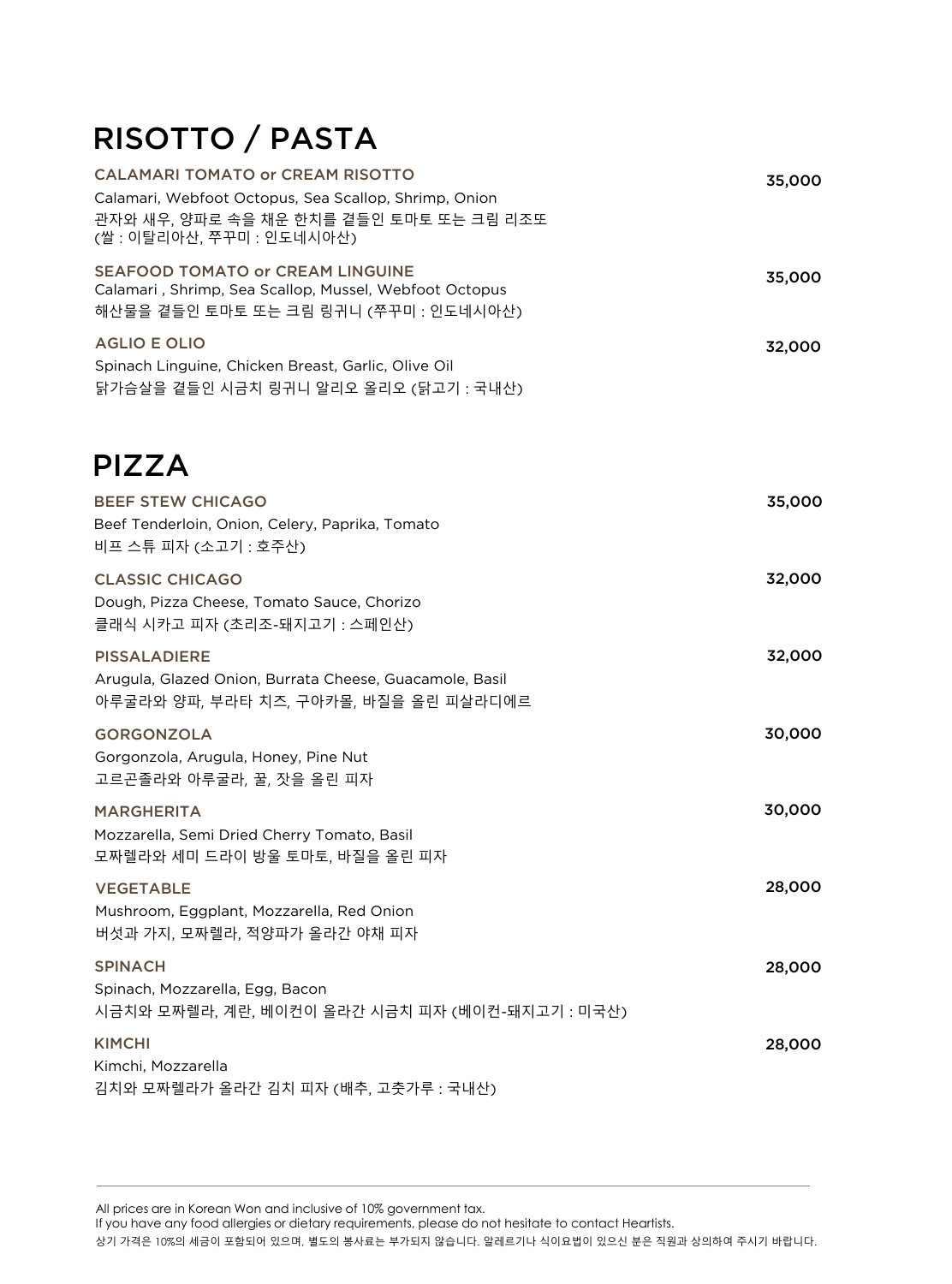# MAIN

| WET-AGED BEEF RIB-EYE STEAK (180g)                                     | 65,000    |
|------------------------------------------------------------------------|-----------|
| Vegetable, Mashed Potato, Red Wine Sauce                               |           |
| 야채, 매쉬드 포테이토, 레드와인 소스를 곁들인 웻 에이징 립아이 스테이크 (소고기 : 호주산)                  |           |
| DRY-AGED BEEF SIRLOIN STEAK (150g)                                     | 65,000    |
| Vegetable, Mashed Potato, Brown Sauce                                  |           |
| 야채, 매쉬드 포테이토, 브라운 소스를 곁들인 드라이 에이징 등심 스테이크 (소고기 : 미국산)                  |           |
| <b>NORMANDIE LOBSTER TAIL THERMIDOR</b>                                | 60,000    |
| Mashed Potato, Asparagus, Brussels Sprouts, Tomato, Mushroom, Broccoli |           |
| 매쉬드 포테이토와 야채를 곁들인 랍스터 테일 테르미도르                                         |           |
| <b>BEEF ESCALOPE ROULADE</b>                                           | 58,000    |
| Polenta, Mushroom, Lemon Butter Sauce                                  |           |
| 폴렌타, 버섯, 레몬 버터 소스를 곁들인 소고기 에스칼로프 롤라드 (소고기 : 호주산)                       |           |
| <b>FRENCH BEEF WELLINGTON</b>                                          | 58,000    |
| Steamed Vegetable, Duxelles, Prosciutto, Mushroom Sauce                |           |
| 야채, 뒥셀, 프로슈토, 버섯 소스를 곁들인 프랑스 소고기 웰링턴                                   |           |
| (소고기 : 호주산, 프로슈토-돼지고기 : 이탈리아산)                                         |           |
| <b>BEEF TENDERLOIN STEAK (150g)</b>                                    | 56,000    |
| Mashed Potato, Morel Mushroom and Pepper Sauce                         |           |
| 매쉬드 포테이토, 모렐 버섯과 후추 소스를 곁들인 소고기 안심 스테이크 (소고기 : 호주산)                    |           |
| ADD Tenderloin Steak +50g                                              | $+18,000$ |
| <b>ROASTED LAMB LOIN in KADAIF</b>                                     | 55,000    |
| Roasted Vegetable, Mint Jelly, Whole Grain Mustard Sauce               |           |
| 구운 야채와 민트 젤리, 홀 그레인 머스타드 소스를 곁들인 양 등심구이 (양고기 : 호주산)                    |           |
| <b>BEEF EMINCER</b>                                                    | 55,000    |
| Mashed Potato, Mushroom                                                |           |
| 매쉬드 포테이토와 버섯을 곁들인 소고기 에멩세 (소고기 : 호주산)                                  |           |
| LAMB CHOPS (300g)                                                      | 55,000    |
| Marinated Lamb in Bulgogi Sauce, Ratatouille Couscous, Mint Jelly      |           |
| 쿠스쿠스와 라따뚜이, 민트 젤리를 곁들인 불고기 양념에 절인 양갈비 구이 (양고기 : 호주산)                   |           |
| ADD Lamb Chop + 200g (2 Piece)                                         | $+25,000$ |
| <b>BACALHAU BRANDADE</b>                                               | 55,000    |
| Morel Cream Sauce, Bacalhau Brandade                                   |           |
| 모렐 크림 소스와 대구 브랑다드 (대구 : 스페인산)                                          |           |

All prices are in Korean Won and inclusive of 10% government tax.

If you have any food allergies or dietary requirements, please do not hesitate to contact Heartists.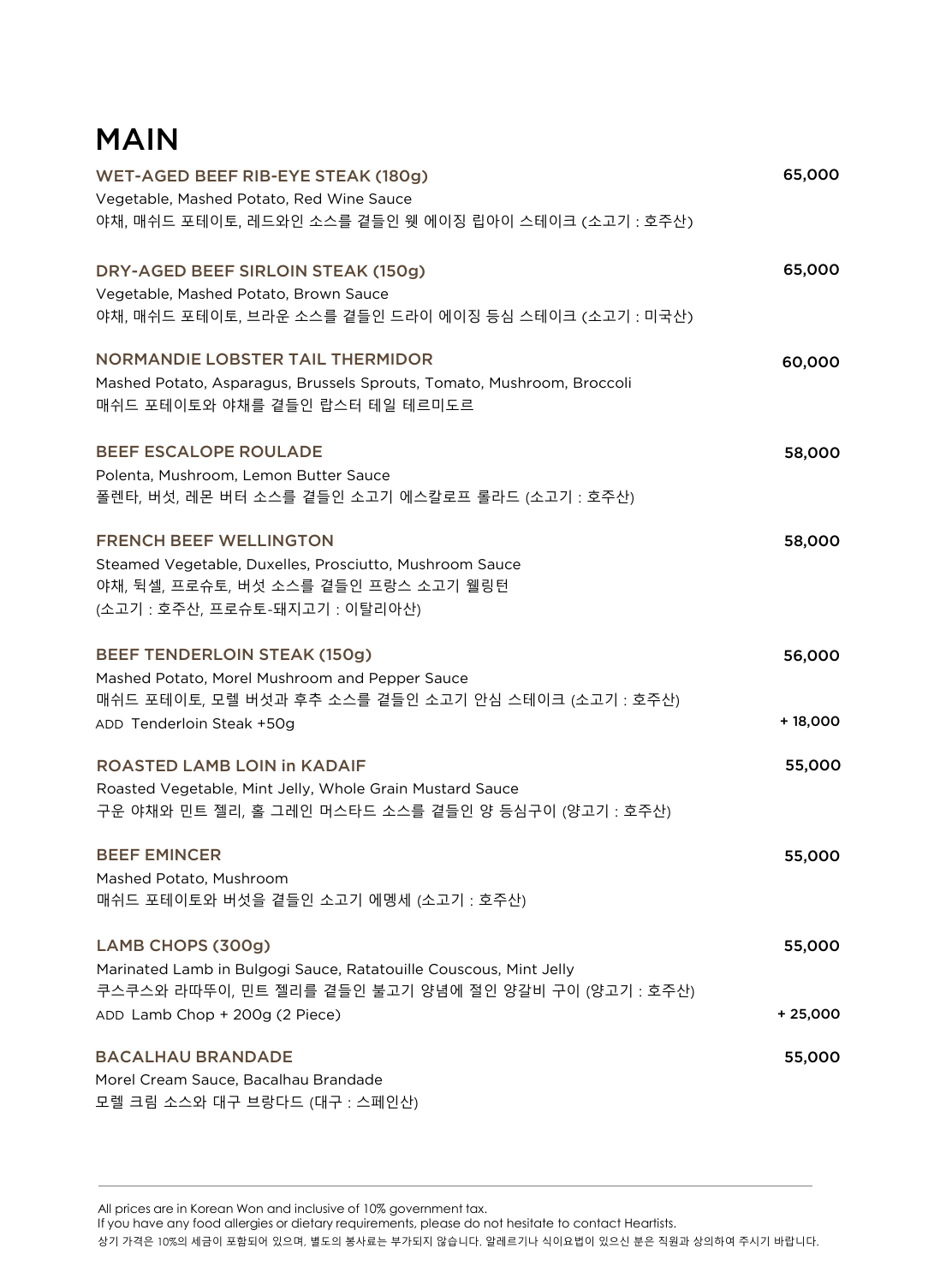# SHARE FOR TWO

| ROCK of LAMB (600g)<br>Roasted Vegetable, Mashed Potato, Mint Jelly, Whole Grain Mustard<br>구운 야채, 매쉬드 포테이토, 민트 젤리, 홀 그레인 머스타드를 곁들인<br>통 양갈비 구이 (양고기 : 호주산)                                                                | 130,000 |
|----------------------------------------------------------------------------------------------------------------------------------------------------------------------------------------------------------------------------|---------|
| DRY-AGED BEEF SIRLOIN STEAK (200g) and LOBSTER TAIL THERMIDOR<br>Roasted Vegetable, Mashed Potato, Whole Grain Mustard, Brown Sauce<br>구운 야채, 매쉬드 포테이토, 홀 그레인 머스타드, 브라운 소스를 곁들인<br>드라이에이징 등심 스테이크와랍스타 테일 테르미도르 (소고기 : 미국산) | 120,000 |
| WET-AGED RIB-EYE BIG BOSS STEAK (300g)<br>Roasted Vegetable, Mashed Potato, Whole Grain Mustard, Brown Sauce<br>구운 야채, 매쉬드 포테이토, 홀 그레인 머스타드, 브라운 소스를 곁들인<br>립아이 스테이크 (소고기 : 호주산)                                           | 110,000 |
| "CHATEAUBRIAND" BEEF TENDERLOIN STEAK (300g)<br>Roasted Vegetable, Mashed Potato, Whole Grain Mustard, Brown Sauce<br>구운 야채, 매쉬드 포테이토, 홀 그레인 머스타드, 브라운 소스를 곁들인<br>샤또브리앙 소고기 안심 스테이크<br>(소고기: 호주산)                          | 110,000 |
| <b>DESSERT</b>                                                                                                                                                                                                             |         |
| <b>ORANGE JELLY</b><br>오렌지 젤리                                                                                                                                                                                              | 15,000  |
| <b>FRAMBOISE CHEESE CAKE</b><br>산딸기 치즈 케이크                                                                                                                                                                                 | 12,000  |
| DARK CHOCOLATE and WHITE CHOCOLATE MOUSSE<br>다크 초콜릿과 화이트 초콜릿 무스                                                                                                                                                            | 12,000  |
| <b>GELATO (1 SCOOP)</b><br>Basil, Grapefruit, Mango, Injeolmi, Truffle                                                                                                                                                     | 9,000   |

All prices are in Korean Won and inclusive of 10% government tax.

젤라또 (바질, 자몽, 망고, 인절미, 트러플 중 택1)

If you have any food allergies or dietary requirements, please do not hesitate to contact Heartists.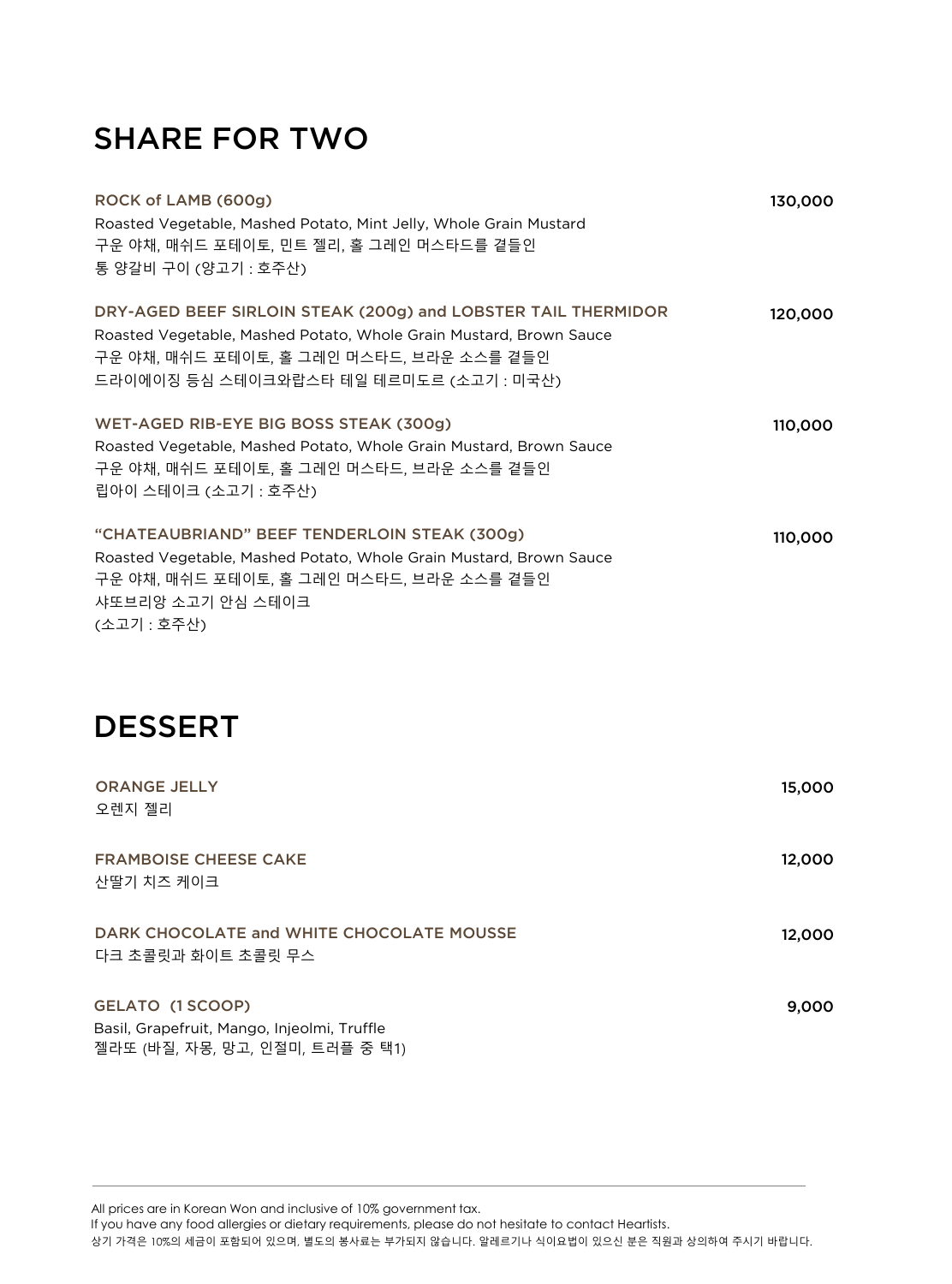# SNACK

| <b>CUBE STEAK</b><br>Beef Tenderloin, Celery, Onion, Paprika, Mushroom<br>샐러리와 양파, 파프리카, 버섯을 곁들인 큐브 안심 스테이크 (소고기 : 호주산)                               | 32,000 |
|-------------------------------------------------------------------------------------------------------------------------------------------------------|--------|
| <b>FRUIT PLATTER</b><br>5 Kinds of Seasonal Fruit<br>과일 플래터                                                                                           | 30,000 |
| <b>CHEESE PLATTER</b><br>5 Kinds of Cheese<br>치즈 플래터                                                                                                  | 30,000 |
| <b>ASSORTED CAPRESE WITH HERB SAUCE</b><br>Mozzarella, Tomato, Avocado, Grape, Eggplant, Olive<br>허브소스를 곁들인 모둠 카프레제                                   | 28,000 |
| <b>ASSORTED KOREAN JEON</b><br>Beef Tenderloin, Fish, Shrimp, Vegetable<br>모둠 전 (소고기 : 호주산, 가자미 : 미국산)                                                | 28,000 |
| APPLE MANGO AND MUSK MELON PROSCIUTTO<br>Prosciutto, Chorizo, Apple Mango, Musk Melon<br>애플 망고와 머스크 멜론 프로슈토<br>(프로슈토-돼지고기 : 이탈리아산, 초리조-돼지고기 : 스페인산)   | 27,000 |
| <b>SMOKED OYSTER AND MACARONS</b><br>Smoked Oyster, Macaron, Mustard Sauce<br>훈제 굴과 마카롱                                                               | 27,000 |
| <b>DRY SNACK</b><br>Beef Jerkey, Beer Ham, Chorizo, Dry Fruits, Nuts<br>육포와 마른 안주<br>(육포-소고기 : 호주산, 미국산, 뉴질랜드산 등)<br>(비어햄-돼지고기 : 국내산, 초리조-돼지고기 : 스페인) | 20,000 |

All prices are in Korean Won and inclusive of 10% government tax.

If you have any food allergies or dietary requirements, please do not hesitate to contact Heartists.